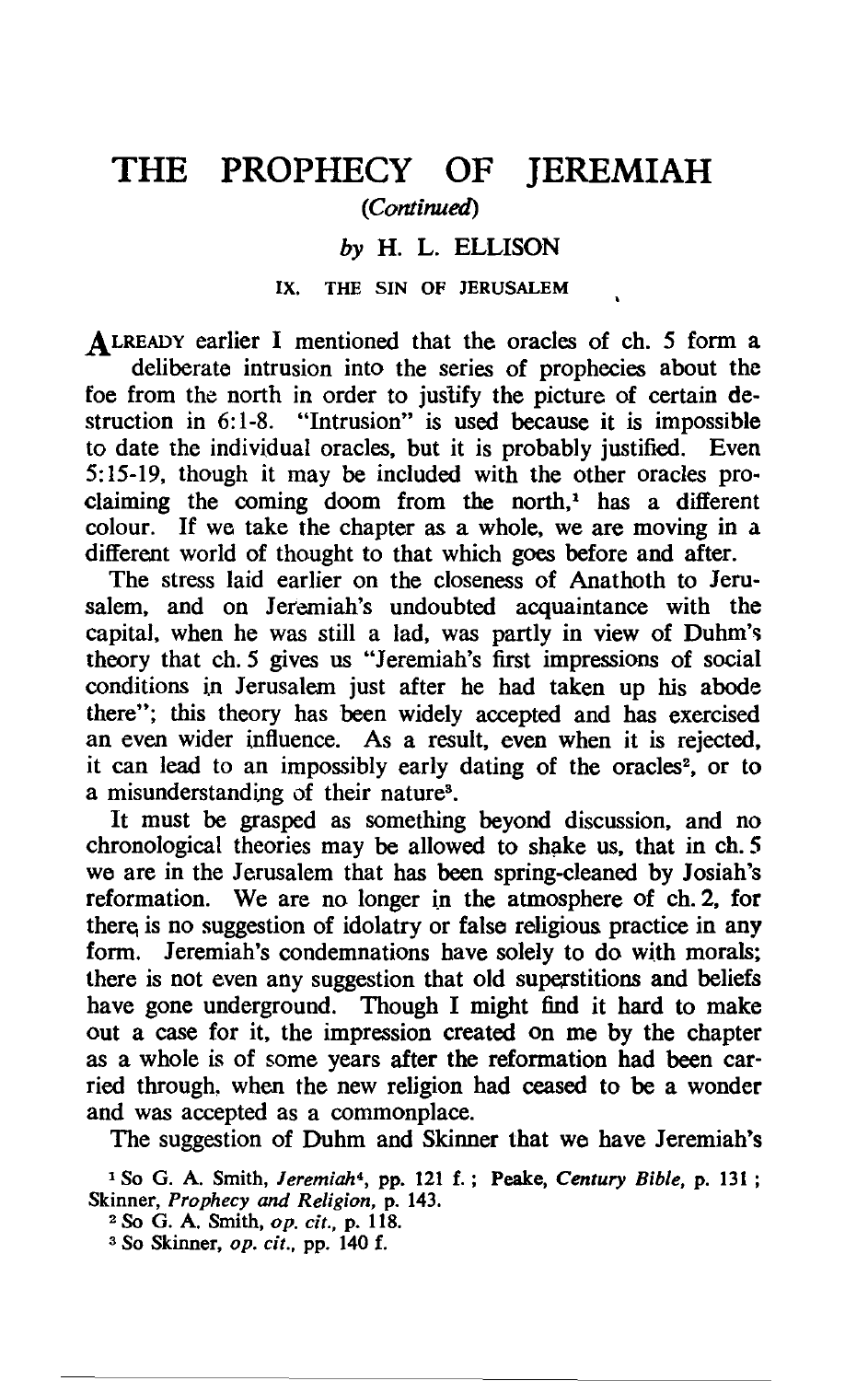immediate reaction to his own personal experiences must also be emphatically rejected. Such is not the nature of ethical prophecy. The prophet's message is not his flaming reaction to a new and previously unknown situation, though often enough it may be called forth by some new development. Repeatedly we find the prophet brought to a new understanding of the old and everyday by some vision or act of God. He is not merely one who puts into words what others only see; he sees what others are blind to, because God opens his eyes. He is not only God's spokesman *(nabt)* but also a seer *(ro'eh).* 

*"Find Me a Man* /"

"Go through all the streets of Jerusalem, see and know; search in its open spaces. if perchance you may find one man, if there is anyone that acts as he should. that values faithfulness  $$ then I will forgive her. $4"$ 

God's command  $(5:1)$  is quite general and in the plural, so there is no reason why we should not regard it as a brief oracle proclaimed to the people by Jeremiah. God offers Jerusalem easier terms than He granted Sodom (Gen. 18:22), but implies that her sins are worse (cf. Ezek. 16:48). The challenge doubtless awoke only scornful smiles among those that heard it, but it drove Jeremiah to look afresh at the life around him. His report to God is found in verses 2-6.

- (2) But even though they say, "As truly as the LORD lives", surely they periure themselves  $-$
- (3)  $\Omega$  LORD, dost Thou not look for faithfulness?  $-$ Thou hast smitten them, but they show no signs of sickness; Thou hast consumed them, but they refuse to accept chastening; they have made their faces harder than rock; they refuse to repent.
- (4) Then said I, "Surely they are ignorant men; they act foolishly, for they do not know the way of the LORD, the claim of their God upon them.
- $(5)$  I will go then to the great, that I may speak with them,

<sup>4</sup>There are no adequate reasons for omitting this clause as do Skinner, op. *cit.,* p. 138; G. A. Smith, op. *cit.,* p. 119; Moifatt, ad loc.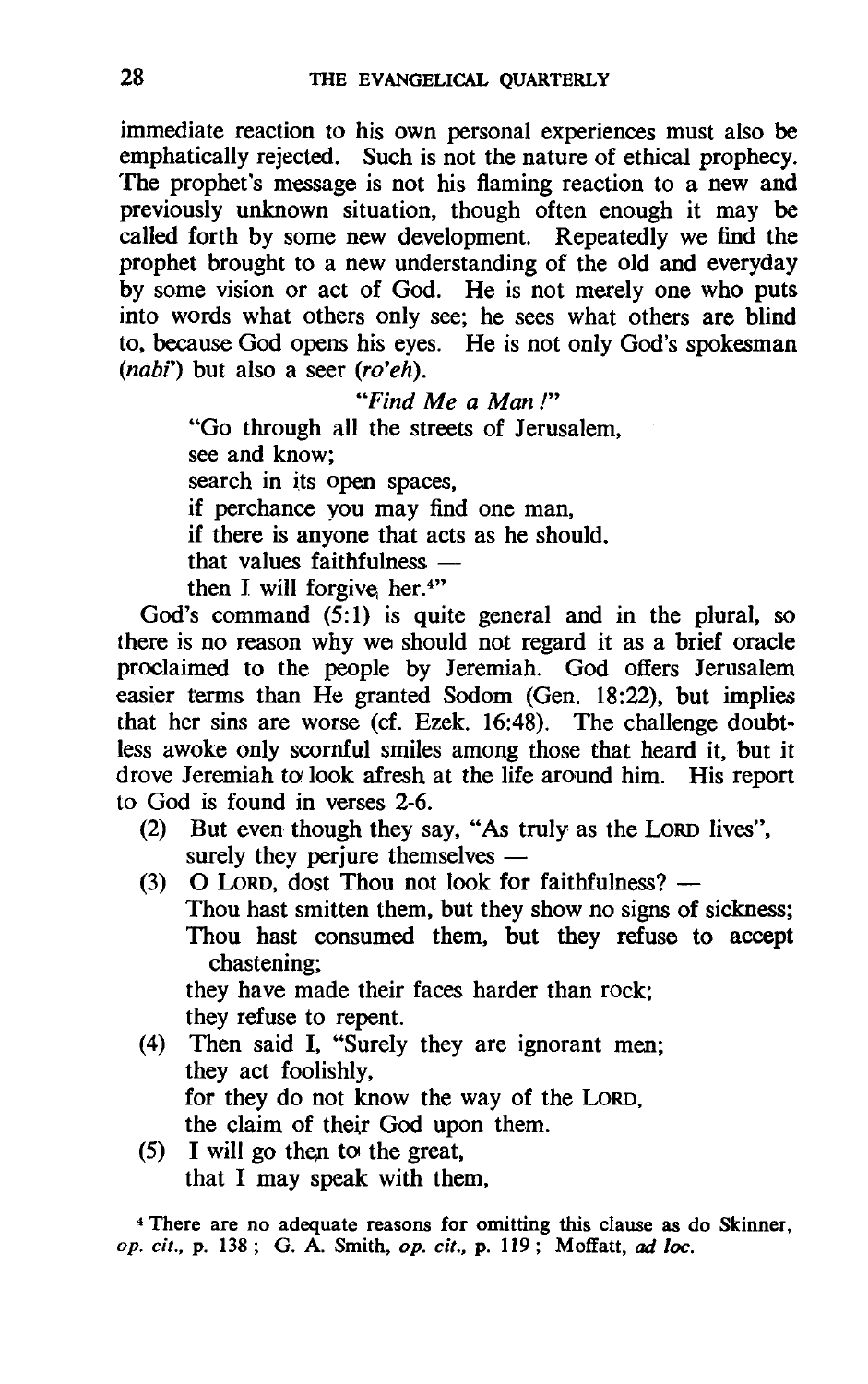for *they* know the way of the LORD, the claim of their God upon them." But they with one accord had broken the yoke and burst its thongs.

Our interpretation of Jeremiah's verdict will to a great extent depend on our understanding of those he describes in vv. 2-4. The traditional rendering of *dallim* (v. 4) by "poor" is obviously linguistically justified, but it can be queried. It stands in contrast to the "great" (gedolim) in v. 5, not to the rich, though it could be argued that in Hebrew thought these are identical. Since, however, *dallim* in addition stands in parallelism to "they act foolishly", it would seem better to understand it as poverty of knowledge.

If this is correct, we do not have here a unique instance in the Old Testament of the prophet turning to the proletariat, to the broken population of slaves and landless in which Jerusalem at the time must have been rich. Rather we have a picture of the skilled artisans and shop-keepers. In the life of the capita] thev will have had no influence on the court, but they will have. considered themselves the backbone of society for all that even as did 'the people of the land' *('am ha-'aretz)* in the provincial towns. In other words we are not concerned with the sins of the rabble but of the well-to-do burgesses of Jerusalem.

It is very doubtful whether Jeremiah is blaming them for lying, commercial dishonesty and hard swearing, though doubtless many of them indulged in them. It is rather naive to see here the countryman's shock, when he first meets town life, for the country knows these things too, even though the proportions and fashions vary. If we take the passage as a whole, we see that their real sin was their insensitivity to God's chastening. The ordinary, routine vices of daily life are not mentioned by the prophets unless they are symptomatic of deeper ills.

Already in connection with 4:1, 2 we saw that "the implications of swearing 'As truly as Jehovah lives' are in fact the submission of one's life to God's scrutiny." By their insensitivity to God's judgments  $-$  it is hardly necessary to ask whether these were individual or national; probably both were involved  $-$  they showed that God was not in their thoughts or hearts, though His name was constantly on their lips.

This was the shocking and heart-breaking fact of Josiah's reformation. It had removed all the outward signs of false worship; the house was swept and garnished, but it was empty, The true religion of the citizens of Jerusalem was revealed a few years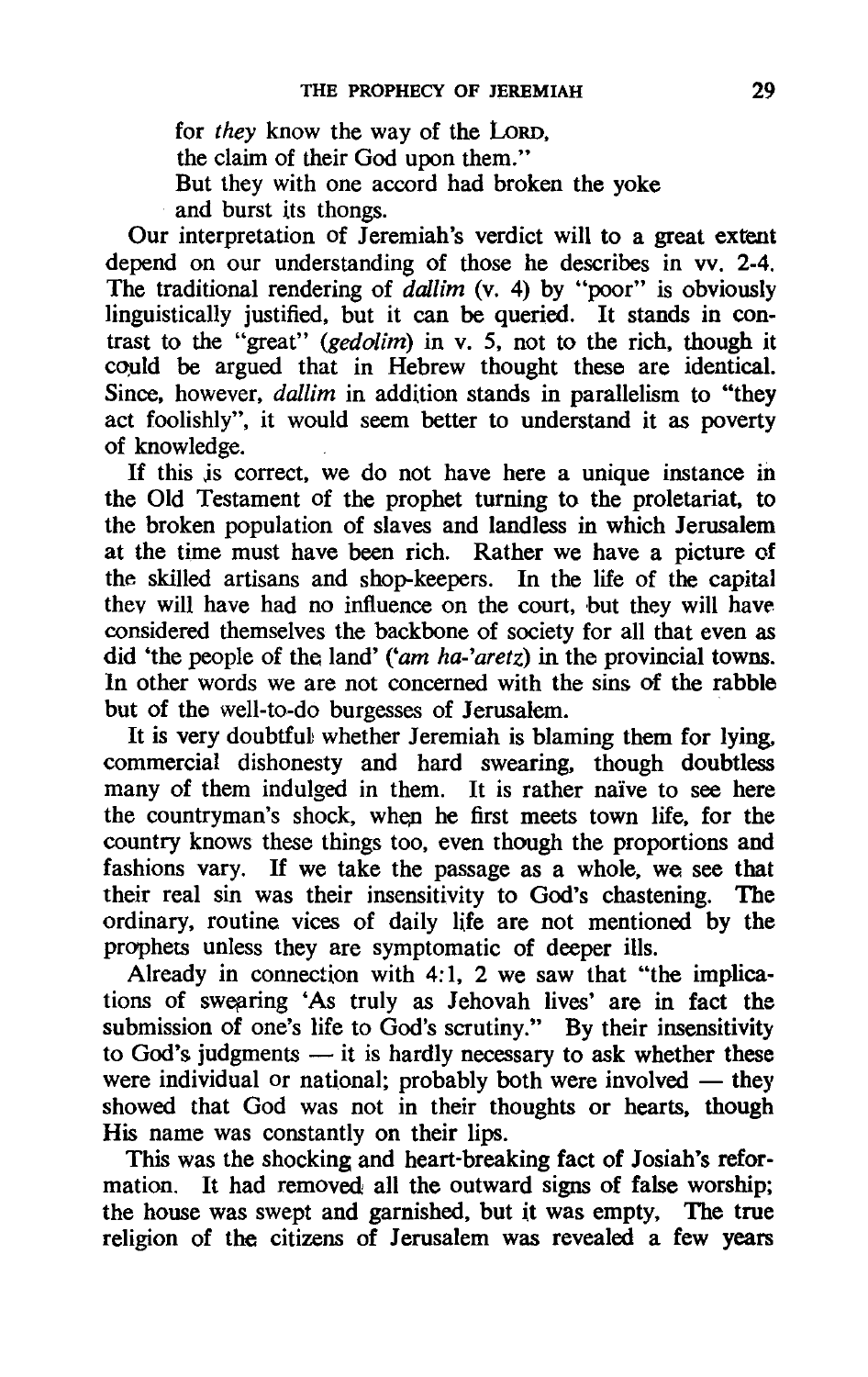later by their outburst of fanaticism (in which "the great" did not join !), when Jeremiah denounced blind trust in the Temple (7:4; 26:1-10). To them Jehovah had become a God concerned primarily with His temple and its purity. He would protect them because they lived in the shadow of His sanctuary, but that was all. The great had deprived them of their comfortable minor deities. However much their memory lived on, in Jerusalem it was dangerous to offer them any worship, and their sacred sites *(bamot)* had been rendered profane. The responsibility for the Temple cultus they regarded as the business of the court and the great. They were simply not interested when Jeremiah spoke to them of the claims of Jehovah.

## *The Inner Corruption of Idolatry*

In many a modern book there has been a tendency to look on the prophetic attitude towards the Canaanized worship of Jehovah with a trifle of superior condescension. It is pointed out that there was much excuse for it, that for many it was a necessary stage in development to something higher. Indeed we are asked to believe that to the superficial observer there would not have been much difference religiously between Israel and her neighbours in the earlier days. It is  $\alpha$  passage like this that shows the justification for the whole prophetic outlook.

The moment men are introduced, not to a god among many. a power among many competing powers, but to *the* God, unique in every respect, a twofold processs sets in. Either they are gradually lifted to Him, till He becomes the dominating factor in all action and thought, or they interpose other beings and powers between Him and them, until they lose all thought and sight of Him. He may still be regarded as the ultimate source of blessing and protection, but He has ceased to have any meaning for everyday life and conduct. So it was in the days of Josiah. Whether there was real hope of true revival of religion in the days of Hezekiah it is hard to say; now the apostasy ot Manasseh had done its work all too effectively, and so there was only judgment to look forward to.

The position with the great was different. Here there was not insensitivity to God's will, but defiance of it. They are compared to a bullock which not only does not want to draw the plough. but actively rebels, breaking the yoke and bursting the thongs (cf. 2:20. R.V. mg.). This is something so unexpected after This is something so unexpected after Josiah's reformation, that we might be tempted to think that in spite of all the other evidence we should date the chapter earlier.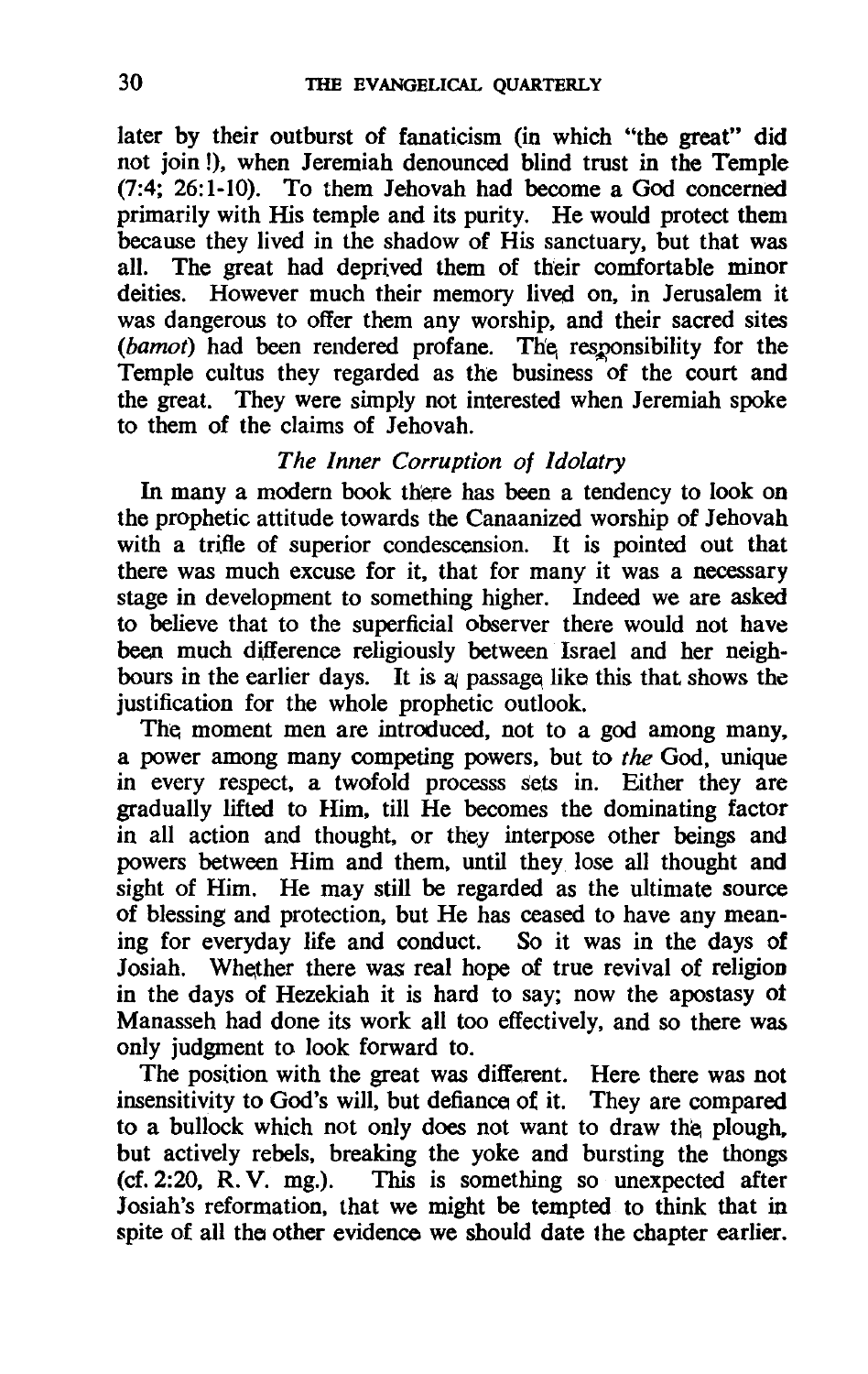Fortunately the next oracle (vv. 7-9), which must surely refer to the great, gives the due to the understanding of the problem.

We find them swearing by "no gods". Entirely consistently with this in Ezek. 8:7-12 the secret, heart worship of other gods (not merely false and perverted ideas of Jehovah worship) is attributed to the totality (seventy) of the elders of the people. but not to the common man.<sup> $5$ </sup> It is dangerous to dogmatize. but it would be rash to affirm that the great of Jerusalem made a habit of swearing by heathen gods, at least in public. Jeremiah is suggesting that they are entralled and dominated by them. There is nothing surprising in this. There is every indication that the extremes of Manasseh's apostasy were essentially a court cult. which had little influence on the ordinary man. except fatally to encourage him in his debasement of Jehovah worship.

To this Jeremiah adds the frequenting of harlots' houses and adultery. The language is too definite to allow us to think that idolatry is being here metaphorically described.

Neither in the New Testament nor in the Old do we find harlotry and fornication treated in the more or less "Pharisaic" manner of much Protestantism. For the New Testament they are part of the natural life of the heathen world. obvious works of the flesh. but because they are a denial of God's purpose in marriage (which is a type of the relationship of Christ to the Church!), they are in a Christian a denial of the indwelling of the Holy Spirit and of the power He gives. In the Old Testament one may detect some slight element of sympathy for the harlot (not the cult prostitute) as someone who has dropped through the bottom of society, but fornication is regarded as blindness to true values and true manhood. It is merely a result of deeper evils (cf. Hos. 4:13,14) and hence finds but little mention in contrast to the stern denunciation and punishment of adultery, (In contrast to much modern Christian practice the two are clearly differentiated.)

Whence then this sudden and apparently unprecedented rush to the harlots? There was a sexual element in religion throughout the Fertile Crescent. but "Goddesses of fertility play a much greater role among the Canaanites than they do among any other ancient people".<sup>6</sup> "Sacred prostitution was apparently an almost invariable concomitant of the cult of the Phoenician and Syrian

<sup>&</sup>lt;sup>5</sup> The whole of Ezekiel 8 must be understood symbolically-see my *Ezekiel: The Man and his Message,* pp. 41-44.

<sup>&</sup>lt;sup>6</sup> W. F. Albright, *From the Stone Age to Christianity<sup>2</sup>*, p. 177.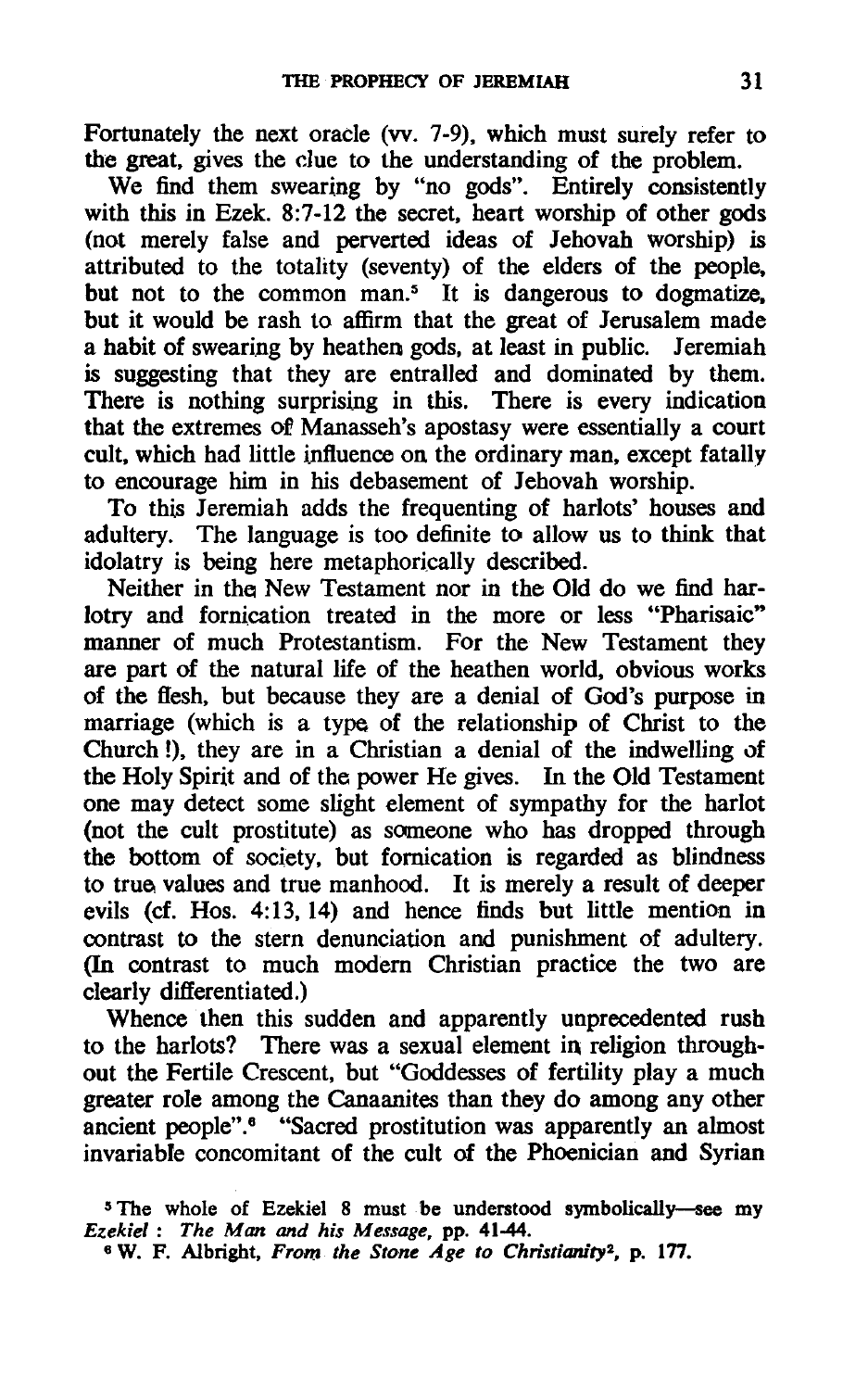goddess"7. This would seem to have been "the iniquity of the Amorite" (Gen. 15:16). It is impossible to say how far this custom took root in Israel, for the prophets shrank from giving details of the "Baal-worship" they denounced, and they normally referred to the *qedeshah,* the "holy woman", or temple prostitute, as a *zonah,* or profane harlot. On the whole, however, we shall probably be safe to say that cult prostitution remained marginal in Israel until Manasseh opened the gates wide to it.

We need not doubt that the great men of Jerusalem had beautiful phrases to justify their ritual fornication, Expressions about the sanctity of sex ate probably not mere modern inventions for justifying sexual abuse. Josiah swept away the whole system of cultic prostitution, but it had left its fires burning behind it. It cultic prostitution, but it had left its fires burning behind it. soon became clear that it had been practised not to please God but to pander to the passions of the body. Those that had begun it in the sanctuary continued it in the brothel, very possibly with the same women, who had been put out of business and lost their livelihood by the reforms.

But things did not stop here. Adultery for the Bible is one of the most grievous of all sins and in the Old Testament it is punishable with death. It is questionable whether it is primarily regarded as a sexual sin at all. It is a destruction of the covenant basis of the family, which is the basis of all society, and of the sense of property at its most intimate. Of all sins that man may commit there are few, if any, that more surely shake the pillars of ordered society. So when Jeremiah pictured the great as "well-fed lusty stallions, each neighing for his neighbour's wife" (v. 8), he depicted a crumbling society in open revolt against the fundamental laws of conscience

### *The Fruit of Human Reformation*

As Jeremiah searched Jerusalem for the *one* who might win forgiveness for it, he found more than the bitter heritage of the past and of its apostasy. In vv. 26-29 we find for the first time a type pictured that has since become all too common in a religious society.

In this period of Jeremiah's activity we miss entirely all condemnation of the principle that might is right. There is no echo of the fiery condemnation of the rich and ruthless rulers that we meet again and again in the eighth-century prophets. It seems clear that Josiah did not only do justice himself (22: 15, 16), but

7 W. F. Albright, *Archaeology and the Religion of Israel3•* p. 75.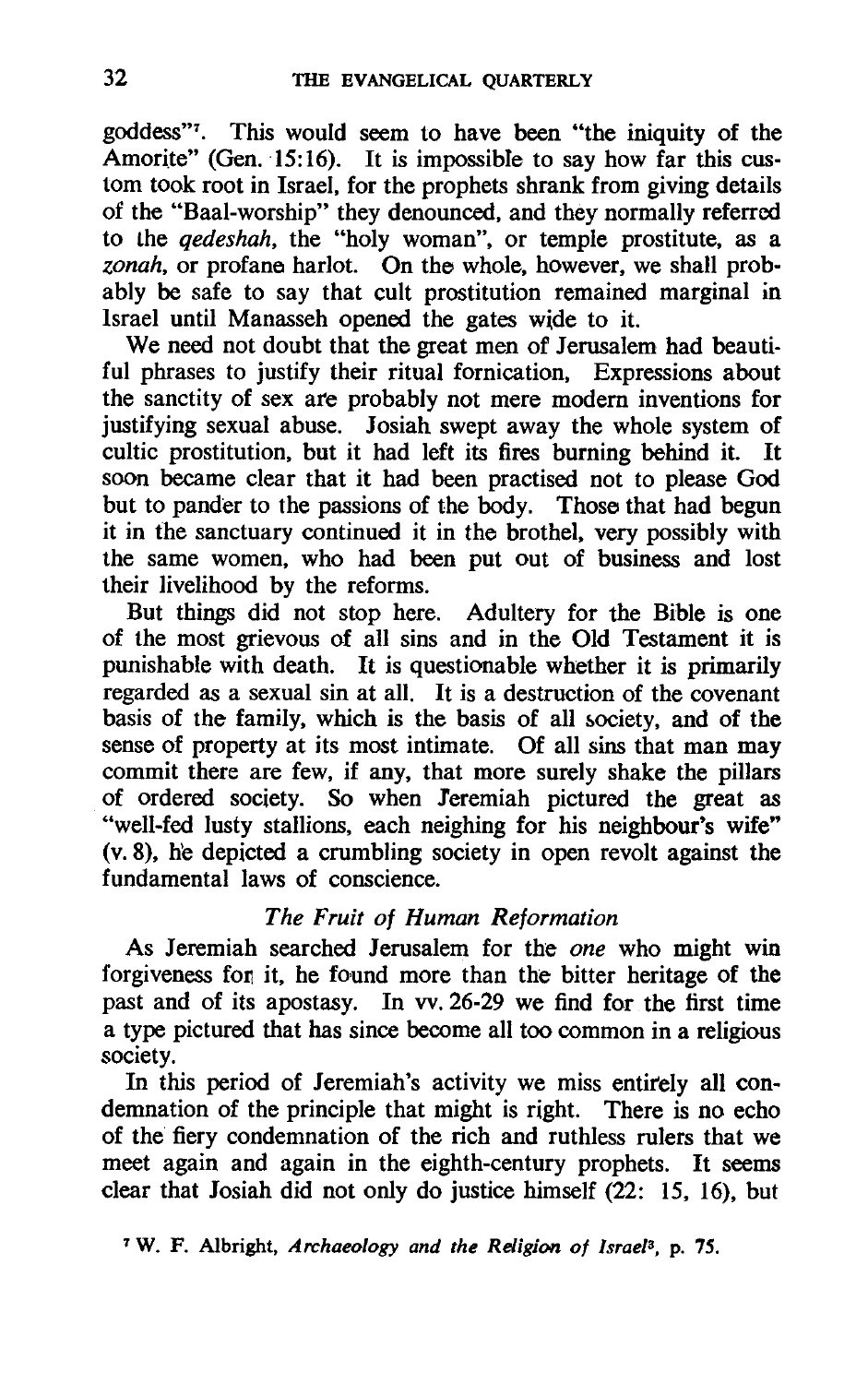also watched over his subordinates and representatives to see that they did the same.

Those Jeremiah condemns in vv. 26-29 were not merely men who had become great by enriching themselves by deceit. The emphatic stress on their failure to plead the cause of the fatherless and needy makes it clear that they were men who were expected to do it. In the Jerusalem of the late monarchy there were not many that could do this with any real effect, and these were the rich "princes". There seems little doubt that we are dealing with the ancestors of those that devoured widows<sup>\*</sup> houses and for a pretence made long prayers (see Mk. 12:40).

They had discovered that piety paid better dividends than violence. By virtue of their high position and reputation for piety the wronged and helpless thronged to them begging for help. They doubtless received fine words and some help  $-$  the word soon goes round when nothing is to be hoped for  $-$  but their patrons saw to it that most of the rewards of "justice" remained sticking to their own fingers. Indeed the language suggests that they gave their help in such a way as to gain power and control over those they aided. The details matter little. The vital matter is that under Josiah as with most man-made reforms greedy and evil men were soon able to harness religion to the chariot of gain.

Another sign of this spirit Jeremiah found in the unholy alliance between priest and prophet (vv. 30. 31). So long as the cultus was based on immemorial tradition maintained by the priests but with the king as unquestioned "head of the church", there was little scope for innovations. unless indeed they were enforced by royal authority. The impression we gain from *Kings* and *Chronicles* is that the priests of Jerusalem. at least. acted as a consistently conservative element. But now both king and priests were subject to the Book of the Law. It is immaterial with what we identify it and to what period we attriblte its composition; it did come as something new to the men of Josiah's generation  $-$  it was earlier pointed out that only a handful could have been alive that remembered the temple cultus as it had been in the days of Hezekiah  $-$  and it supplied an objective standard by which tradition could be checked. a standard known to a wide and growing circle.

Repeatedly the question must have been put. "How is this statement in the Book of the Law to be understood or applied?" In many cases tradition will have been accepted without demur. but in others the priests must have seen long-cherished privileges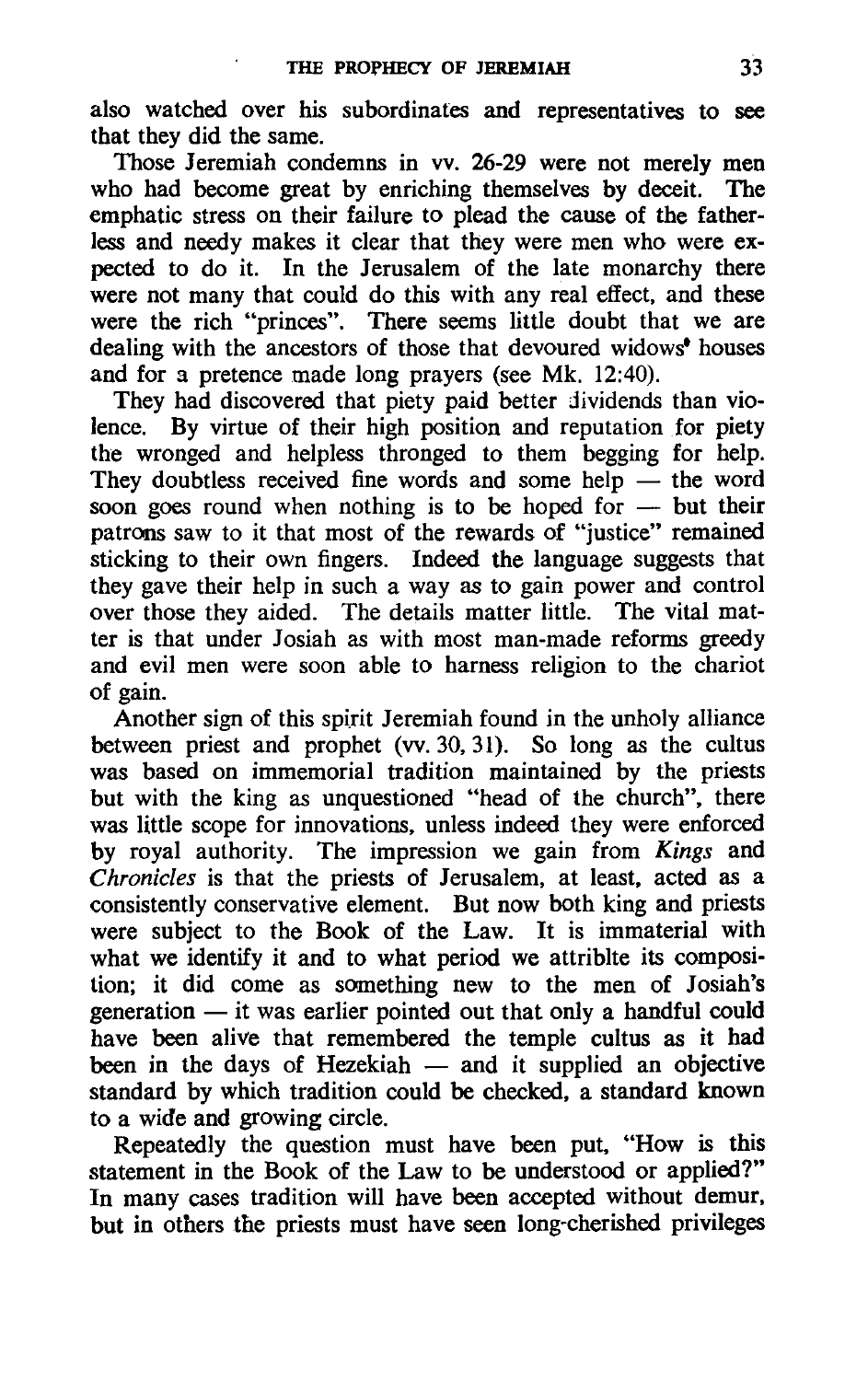threatened. This is where the prophet suddenly found himself in a position of exceptional importance. His oracle could settle for ever controversies on interpretation, and if it agreed with the previous priestly pronouncement, so much the better.

No suggestion is being made that these men were vulgar deceivers. Wherever and whenever we find a reformation of religion in which the human element is uppermost, those responsible for it will almost infallibly come to think of it as *"our* reformation". Once that stage is reached there comes the unshakable conviction that since they were used by God to begin the reformation, so only they can carry it on and build the future. However spiritual and wise a man may be, once he comes to think of himself as God's necessary instrument, there is no foreseeing to what depths self-interest may drag him down.

The highest of the Spirit's gifts is prophecy; its misuse therefore is most certain to bring disaster. For the priests their attempt to manipulate the written word of God meant exile and the destruction of the Temple. For the prophets, however, their attempt to force the voice of the Spirit was, within the life-time of many of them, to lead to the despising and rejection of the whole popular prophetic movement and to the speedy dying down of all prophecy until the Fulfilment of prophecy should come .

• • • \* • What shall we say then? Was Jeremiah's answer to God's challenge true? Was there not even one whom he could find who would satisfy God's not too onerous demands?

There are those that suggest that as he came to know the life of Jerusalem better, he will have found a few, but I doubt that they are right. Ezekiel will have been no more than a lad at the time and so may be ignored. With all the other names that are suggested, we gain the impression that there was some fatal flaw of character somewhere. There is no indication that there was anyone. apart from Baruch. who was prepared to follow Jeremiah all the way in the remorseless logic of obedience to the divine will and revelation. This is not the place to discuss Baruch's character, but quite apart from the probability that he was not in Jerusalem at the time, there are not wanting indications that in spite of his loyalty to the lonely prophet, he was not able to appreciate to the full the will of God. His loyalty to God's servant enabled him to rise above weaknesses to which he would otherwise infallibly have fallen a prev.

For three and a half centuries Jerusalem had been the resting-